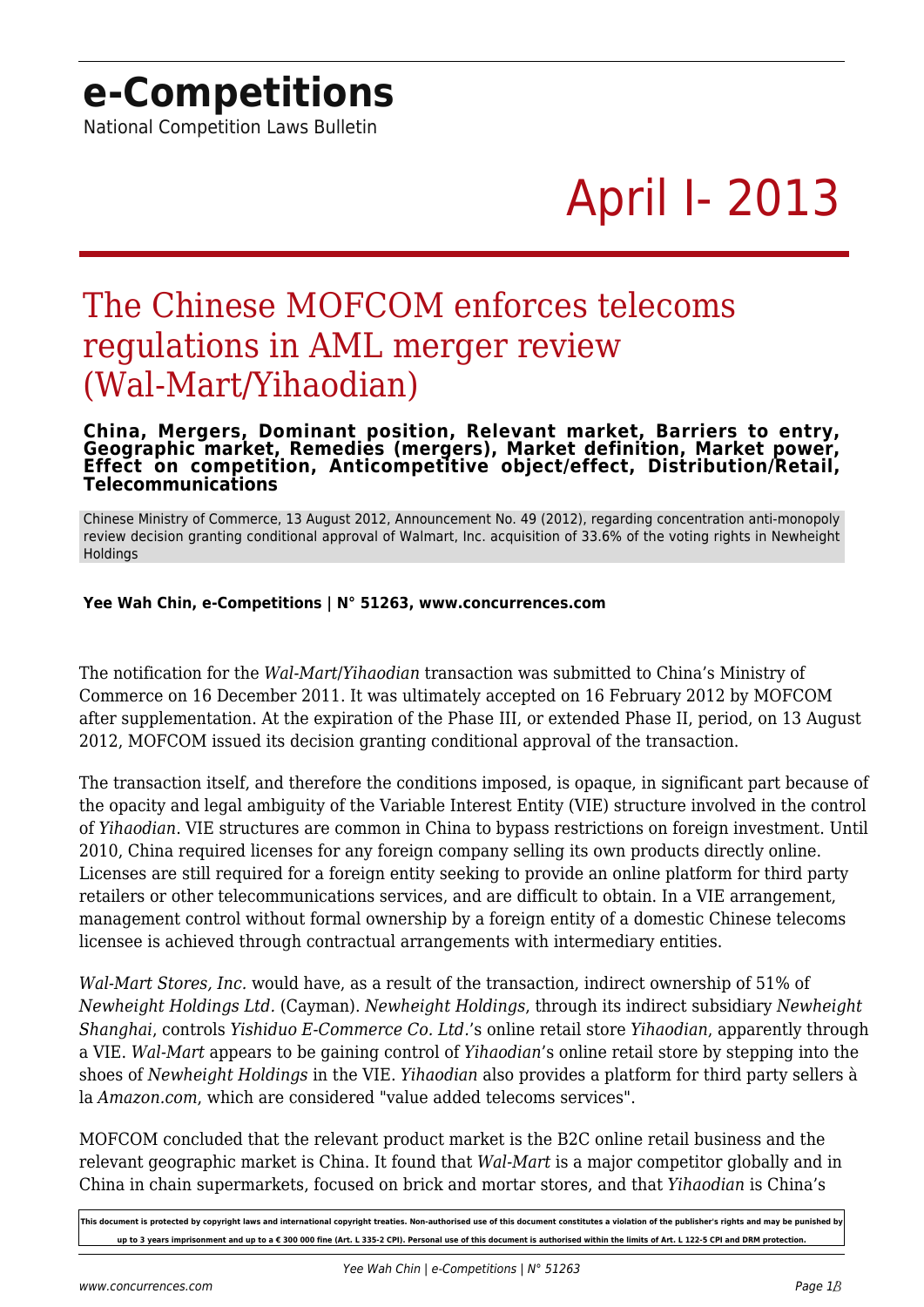largest online supermarket, with thousands of suppliers and hundreds of branding partners.

MOFCOM determined that *Wal-Mart* would have the ability after the transaction to extend its competitive strength in brick and mortar retailing to substantially increase the competitiveness of *Yihaodian*'s online retail business. It stated without further explanation that it therefore investigated into the potential impact of the transaction on "value added telecoms services", and concluded that, post-transaction, the combined entity's strength in brick and mortar and online retailing might be leveraged into a dominant position in "value added telecoms services", to a stronger bargaining position relative to users of those services, and thus to eliminate or restrict competition in "value added telecoms services" in China.

MOFCOM concluded that *Wal-Mart*'s acquisition of an additional 33.6% of the voting rights in *Newheight Holdings*, leading to control over *Yihaodian*'s online retail store, has the potential to eliminate and restrict competition. It therefore conditioned approval of the transaction on: 1. The acquisition of *Newheight Shanghai* being limited to that part engaged in direct online retailing on its own platform.

 2. Without approval for value added telecoms services, after the transaction *Newheight Shanghai* may not use its platform to provide network services to others.

 3. Post-transaction, *Wal-Mart* may not use a VIE structure to conduct the value added telecoms services business now conducted by *Yishiduo E-Commerce*.

The conclusion that the acquisition by a major brick and mortar retailer of a large online retailer threatens competition in "value added telecoms services" was stated without any discussion of how that conclusion was reached. By analogy, while in the United States *Amazon.com* has become a major platform for third party online retail sales, it is difficult to see how a combination of *Amazon.com* with a major brick and mortar retailer would increase *Amazon.com*'s leverage with third party retailers who use *Amazon.com*'s online retail platform.

MOFCOM's decision appears basically to clear *Wal-Mart*'s "acquisition" of *Yihaodian*'s online retail store, the aspect of the transaction likeliest to have competitive consequences, while prohibiting *Wal-Mart* from entering the value added telecoms services business unless *Newheight Holdings*'s subsidiary *Newheight Shanghai* gets a license to conduct that business. Thus, MOFCOM appears to be recognizing the existence of a VIE structure that would permit *Wal-Mart* to control an online retail store, while requiring the unwinding of any VIE to the extent it enabled control by *Newheight Shanghai* over *Yihaodian*'s business of providing an online retail platform for others. Presumably if *Newheight Shanghai* obtained the requisite licenses, *Wal-Mart* would be able to enter the value added telecoms services business, regardless of competitive consequences. The decision essentially mandates compliance with foreign investment and sectoral regulations.

The results in *Wal-Mart*'s acquisition of control of *Yihaodian* is a reminder that non-competition factors play significant roles in AML merger control. MOFCOM's decision in *Wal-Mart*/*Yihaodian* may be a striking "throw back" to the Coca-Cola/Huiyuan and Mitsubishi Rayon/Lucite approaches of 2009. Unlike the recent detailed decisions in Seagate/Samsung, Western Digital/Hitachi and Google/Motorola Mobility, the *Wal-Mart*/*Yihaodian* decision is almost as brief as the earliest decisions. The competition analysis presented in the decision has little to do with the remedy imposed. The conditions imposed effectuate industrial and/or regulatory policy more than they ameliorate any threat to competition.

**This document is protected by copyright laws and international copyright treaties. Non-authorised use of this document constitutes a violation of the publisher's rights and may be punished by up to 3 years imprisonment and up to a € 300 000 fine (Art. L 335-2 CPI). Personal use of this document is authorised within the limits of Art. L 122-5 CPI and DRM protection.**